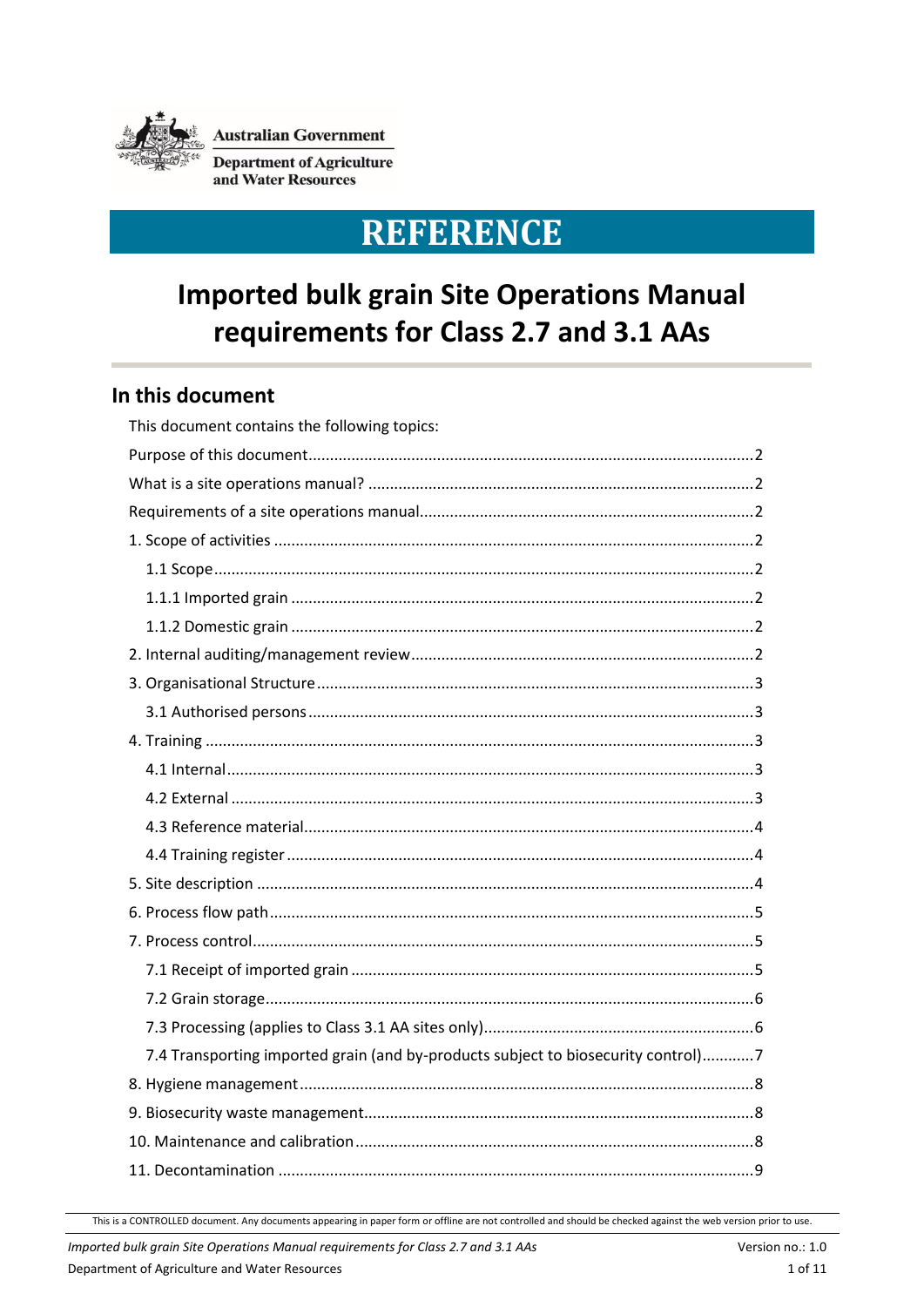# <span id="page-1-0"></span>**Purpose of this document**

This document specifies the requirements of a site operations manual for Class 2.7 (bulk grain storage) and Class 3.1 (bulk grain processors) Approved Arrangement (AA) sites.

A site operations manual approved by Plant Import Operations forms part of the Class 2.7 and 3.1 AA requirements.

Compliance with the requirements of the site operations manual will be assessed at audit.

Unless specified otherwise, any references to 'the department' or 'departmental' means the Department of Agriculture and Water Resources.

Any procedures contained in other documents, these documents must be clearly referenced and be provided with the site operations manual for assessment.

## <span id="page-1-1"></span>**What is a site operations manual?**

A Site Operations Manual (SOM) details the biosecurity operations that will be undertaken at the site and accurately and comprehensively detail processes and procedures that will be followed by accredited and other persons working with imported grain at the AA site.

# <span id="page-1-2"></span>**Requirements of a site operations manual**

The following sections provide a brief explanation of what is required to be listed in a SOM.

# <span id="page-1-3"></span>**1. Scope of activities**

Provides details on the scope of activities.

## <span id="page-1-4"></span>**1.1 Scope**

Contains the following standard words and a detailed list of all imported and domestic grain that will be handled at the site.

"The site operations manual details all the processes and procedures for managing the biosecurity risks of imported bulk grain during handling, storage and processing/out loading at <insert AA site details>"

## <span id="page-1-5"></span>**1.1.1 Imported grain**

Detailed list of imported grain that will be handled on site.

## <span id="page-1-6"></span>**1.1.2 Domestic grain**

Detailed list of domestic grain and other products that will be handled on site during imported grain operations.

# <span id="page-1-7"></span>**2. Internal auditing/management review**

This section details any of the internal procedures/audits that are in place to ensure that all procedures are undertaken as per the SOM. For example:

This is a CONTROLLED document. Any documents appearing in paper form or offline are not controlled and should be checked against the web version prior to use.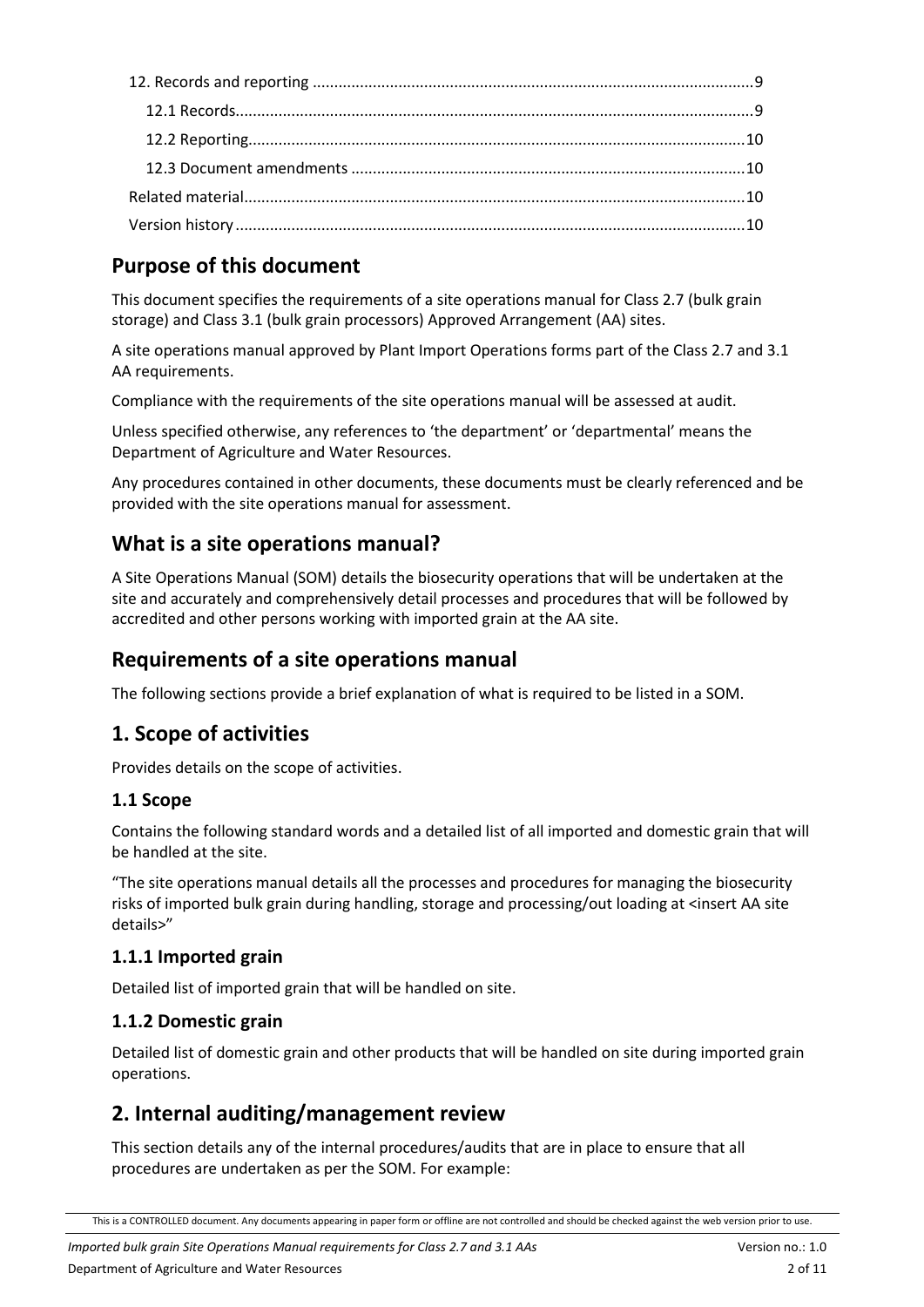- who undertakes the internal audits
- number of times internal audits are conducted
- what is the scope of the audit
- records of internal audits and where they are kept
- the type of corrective action that is implemented when a non-conformance is identified and how this is overcome.
- reporting of non-conformances to the department

# <span id="page-2-0"></span>**3. Organisational Structure**

Provides details of the organisational structure of the organisation/site.

## <span id="page-2-1"></span>**3.1 Authorised persons**

Details of all authorised persons who have functional responsibility for delivering roles within the SOM are listed here. This includes the names, positions of staff and their contact details (see example table below).

**Note**: The biosecurity industry participant (holder of the AA site) must ensure that persons having physical access to goods subject to biosecurity control are aware that such items must only be handled by an accredited person or under the direct supervision of an accredited person.

| <b>Position</b>                   | <b>Authorised person</b> |                                 | <b>Duties/responsibilities</b>                                   | <b>Contact details</b> |
|-----------------------------------|--------------------------|---------------------------------|------------------------------------------------------------------|------------------------|
| <b>Example</b>                    | <b>Name</b>              | <b>Qualifications</b>           |                                                                  |                        |
| <b>Site Operations</b><br>Manager | John Smith               | AA site<br>approved<br>training | Oversees all biosecurity<br>operations and directs<br>staff etc. | Phone:<br>Fmail:       |
| Quality<br>Manager                | Joe Brown                |                                 | <b>Process Control</b><br>Monitoring                             | Phone:<br>Email:       |

**Register of authorised persons and duties (example)**

# <span id="page-2-2"></span>**4. Training**

Details of the training provided to all persons involved in the AA are listed here.

## <span id="page-2-3"></span>**4.1 Internal**

This section includes the details on how staff will be trained in the delivery of the SOM, including the details of how staff handling imported grain will be verified as competent in their roles and responsibilities.

## <span id="page-2-4"></span>**4.2 External**

This section includes the details of any external training undertaken or proposed to be undertaken, which will be relevant to developing staff skills and knowledge, e.g. accredited persons training. It is also noted that:

- all staff handling imported grain must complete the department's online accredited person training
- records must be kept of all staff training for audit purposes.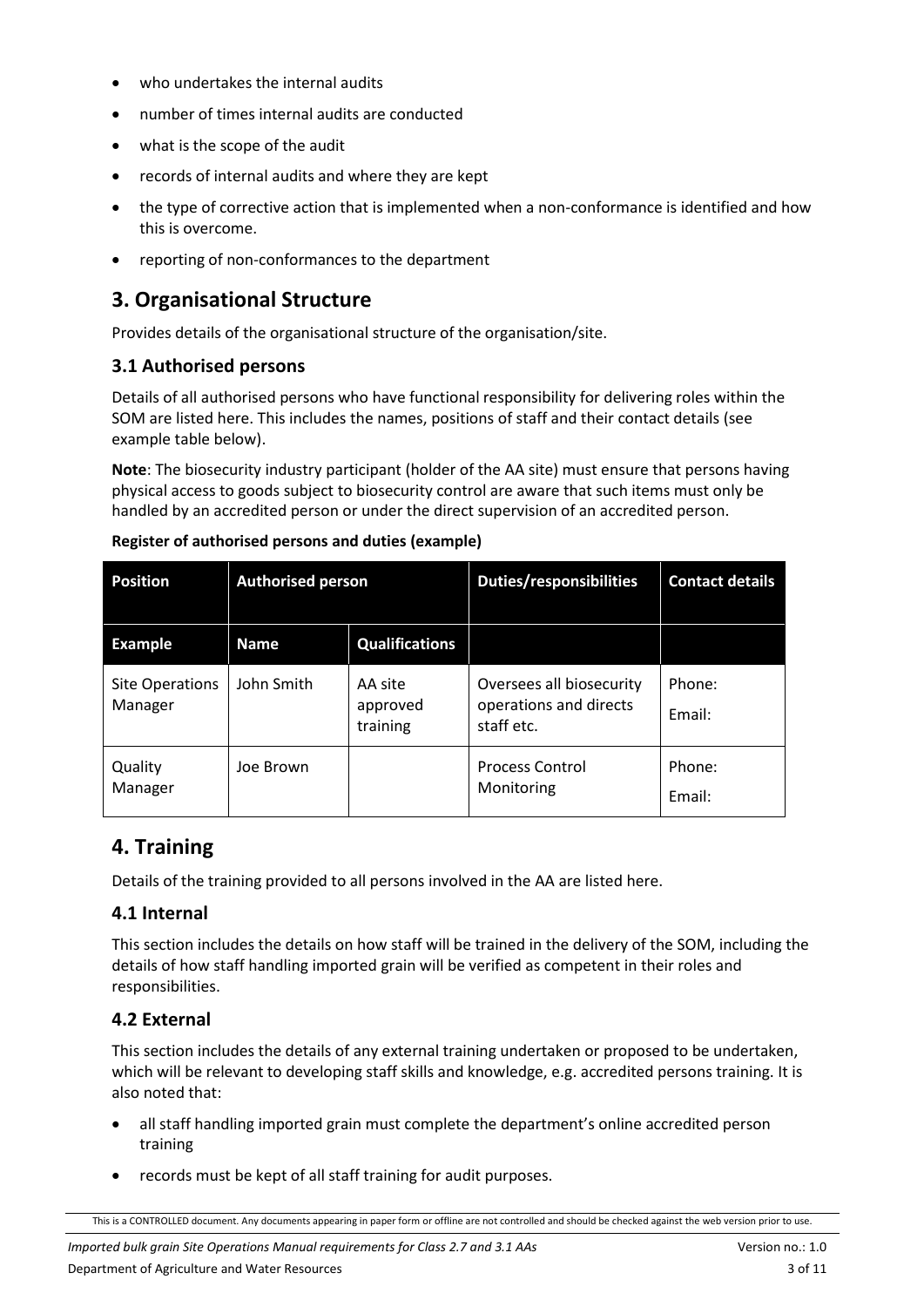### <span id="page-3-0"></span>**4.3 Reference material**

This section provides details of the type of reference material that staff have access to. For example, the AA requirements, the *Guideline: Management of grain imported bulk in-ship's hold*, *Reference: Conveyance standards for imported bulk grain*.

### <span id="page-3-1"></span>**4.4 Training register**

Details of all trained personnel are listed here. This includes the names, training undertaken and the date of training (see example table below).

#### **Training register (example)**

| <b>Training</b> | <b>Team member</b> |                  | <b>Date</b> | <b>Trainer</b> |                  |
|-----------------|--------------------|------------------|-------------|----------------|------------------|
|                 | <b>Name</b>        | <b>Signature</b> |             | <b>Name</b>    | <b>Signature</b> |
|                 |                    |                  |             |                |                  |
|                 |                    |                  |             |                |                  |

## <span id="page-3-2"></span>**5. Site description**

An up-to-date AA site plan showing grain receival and intake areas, flow/transfer paths, storage areas, processing paths, waste collection and outloading/dispatch areas. The site plan must also include:

- date of AA site plan preparation
- AA site reference number (if there is an existing reference number for the site)
- physical address of AA site
- location, shape and dimensions of the AA site boundary
- location of entry and exit points on the AA site boundary
- names and locations of the following roads:
	- o Roads immediately adjacent to the AA site boundary, and
	- o AA site access roads
- location of car parking for departmental officers
- function and locations of permanent structures within the AA site
- location and orientation of biosecurity areas within the AA site, providing accurate and precise measurements in relation to one or more of the following:
	- o the AA site boundary, and
	- o permanent structures within the AA site,
- accurate and precise representation and measurement of the shapes and dimensions of biosecurity areas
- location of any areas within the AA site that are under the control of other entities
- location of traffic zones for vehicles/machinery within the AA site
- location of emergency assembly areas, and
- location of first aid points.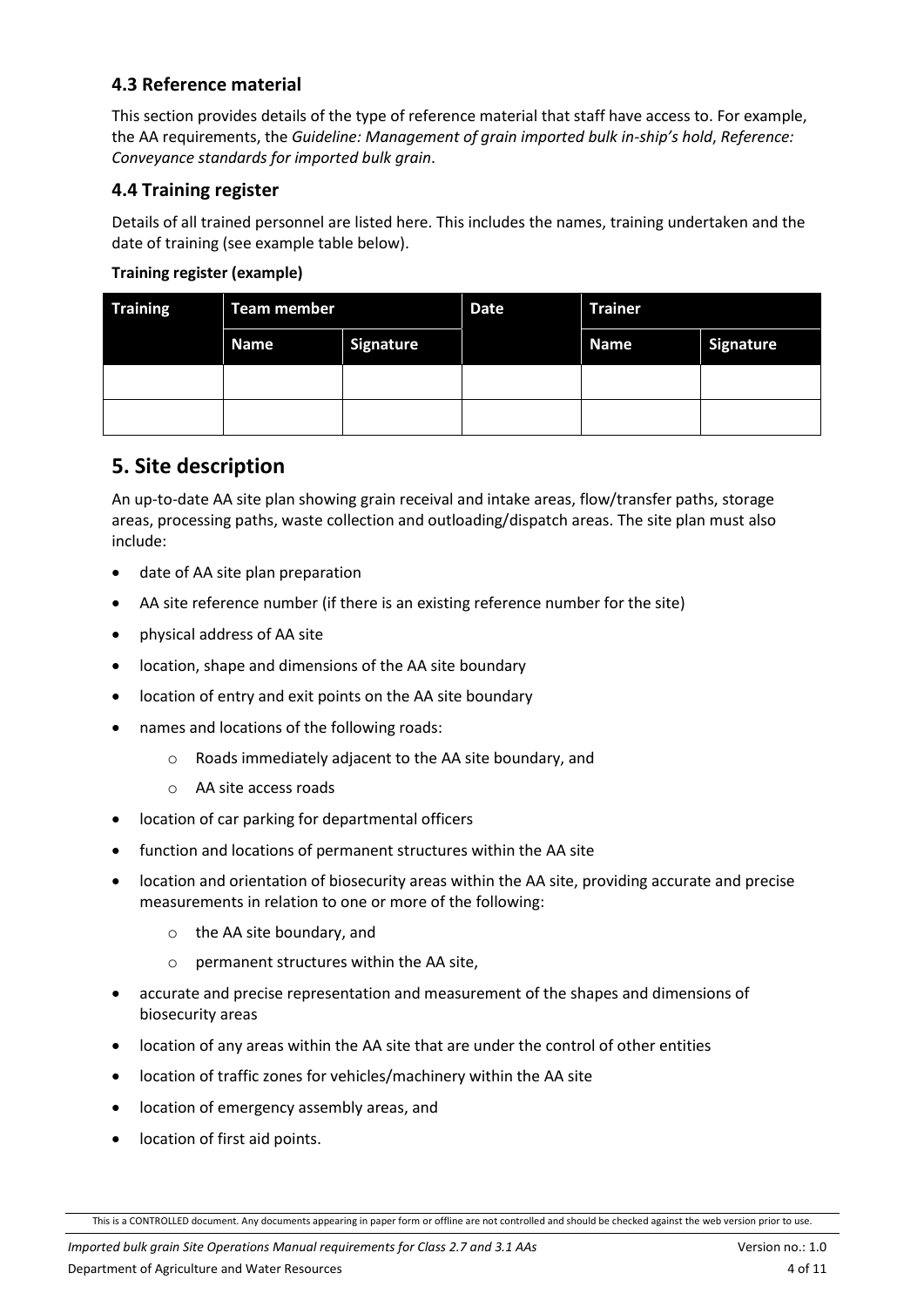# <span id="page-4-0"></span>**6. Process flow path**

A flow diagram showing the movement pathways of imported grain (and associated waste streams) through the site listing all equipment used (e.g. conveyors, elevators, augers, storage bins, front end loaders, etc.) and any common pathways with domestic grain.

# <span id="page-4-1"></span>**7. Process control**

This section:

- provides details on the procedures in relation to the receipt, unloading, handling, storage, segregation and processing of imported grain
- covers the outloading of imported grain (and other usable by-products/waste) to Class 2.7 or 3.1 AA sites.

## <span id="page-4-2"></span>**7.1 Receipt of imported grain**

#### **7.1.1 Prior to unloading**

This section includes:

- a description of where imported grain conveyances are inspected and weighed prior to unloading.
- work procedures for receiving imported grain including:
	- $\circ$  verifying the integrity of each delivery (checking seals are intact and there is no signs of leakage)
	- o inspecting each conveyance for compliance with the department's *Conveyance standards for imported whole grain*
	- o verifying the contents of each delivery including weights
	- o verifying the cleanliness of the grain intake area.

#### **7.1.2 Unloading/Intake**

This section includes:

- a description of where imported grain conveyances are unloaded and the equipment used
- work procedures for unloading imported grain including:
	- o dust control measures
	- o identity preservation procedures
	- o inspection of grain for pests.

#### **7.1.3 Following Unloading**

This section includes:

- work procedures for:
	- o external cleaning of conveyances prior to leaving the site
	- o managing grain residues within empty load compartments by one of the following:
		- **•** cleaning
		- securing conveyances that will be delivering another load that day
		- securing trailers/containers overnight within the AA site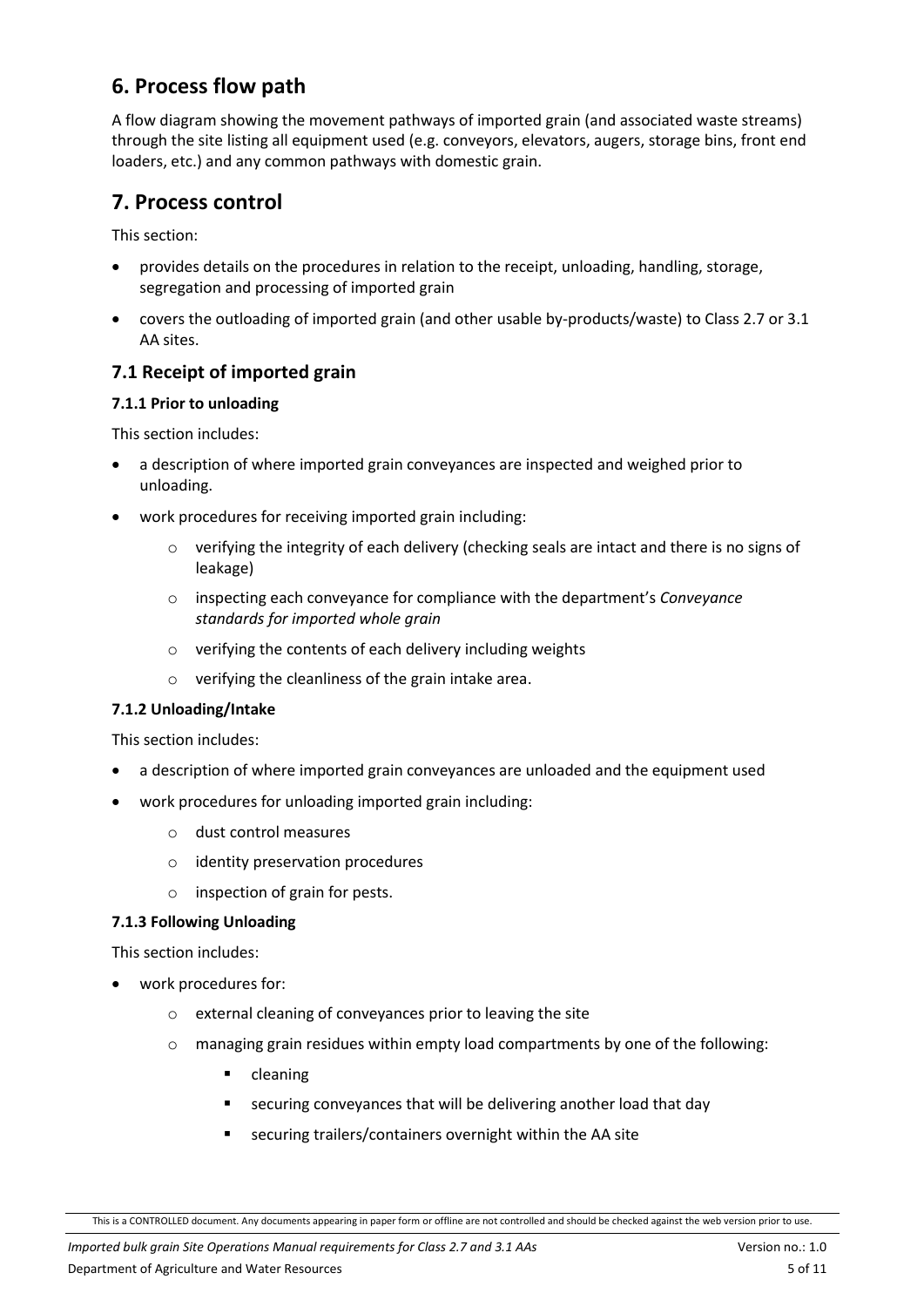- $\circ$  cleaning grain intake areas after each delivery (and any other areas contaminated with grain)
- o cleaning equipment used during delivery
- o reporting non-compliant conveyances and loads to the department
- maintaining records for each delivery including:
	- o date and time of arrival
	- o type of grain
	- o import permit number
	- o tonnage of grain received
	- $\circ$  registration number of the conveyance (including trailer number if applicable)
	- o seal numbers applied to the conveyance at the loading point
	- o conveyance verification check
	- o storage location (e.g. silo or bin number).

### <span id="page-5-0"></span>**7.2 Grain storage**

#### **7.2.1 Movement into storage**

This section includes:

- a description of how imported grain is moved into storage
- work procedures for moving imported grain into storage including controls to prevent cross contamination between imported and domestic grain.

#### **7.2.2 Secure storage**

This section includes:

- a description of where imported grain will be stored
- work procedures for storage including:
	- o security arrangements to prevent unauthorized access to biosecurity areas and imported grain
	- $\circ$  controls and application of signage to indicate stored imported grain is subject to biosecurity control
	- lock out procedures (physical and electronic) to prevent access to stored imported grain.

## <span id="page-5-1"></span>**7.3 Processing (applies to Class 3.1 AA sites only)**

This section includes:

- a description of how imported grain is processed to devitalise the grain (processing parameters required by the department are to be specified)
- work procedures for process control monitoring including:
	- $\circ$  sampling processed product to verify process capability is maintained throughout operations.
		- a minimum of 500 g sampled twice every 12 hours must be visually inspected for presence of whole seeds (grain and weed seeds).

Note: pelleted products must be broken/crushed to inspect for whole seed.

o notification of any failed processing or whole seeds detected in processed product.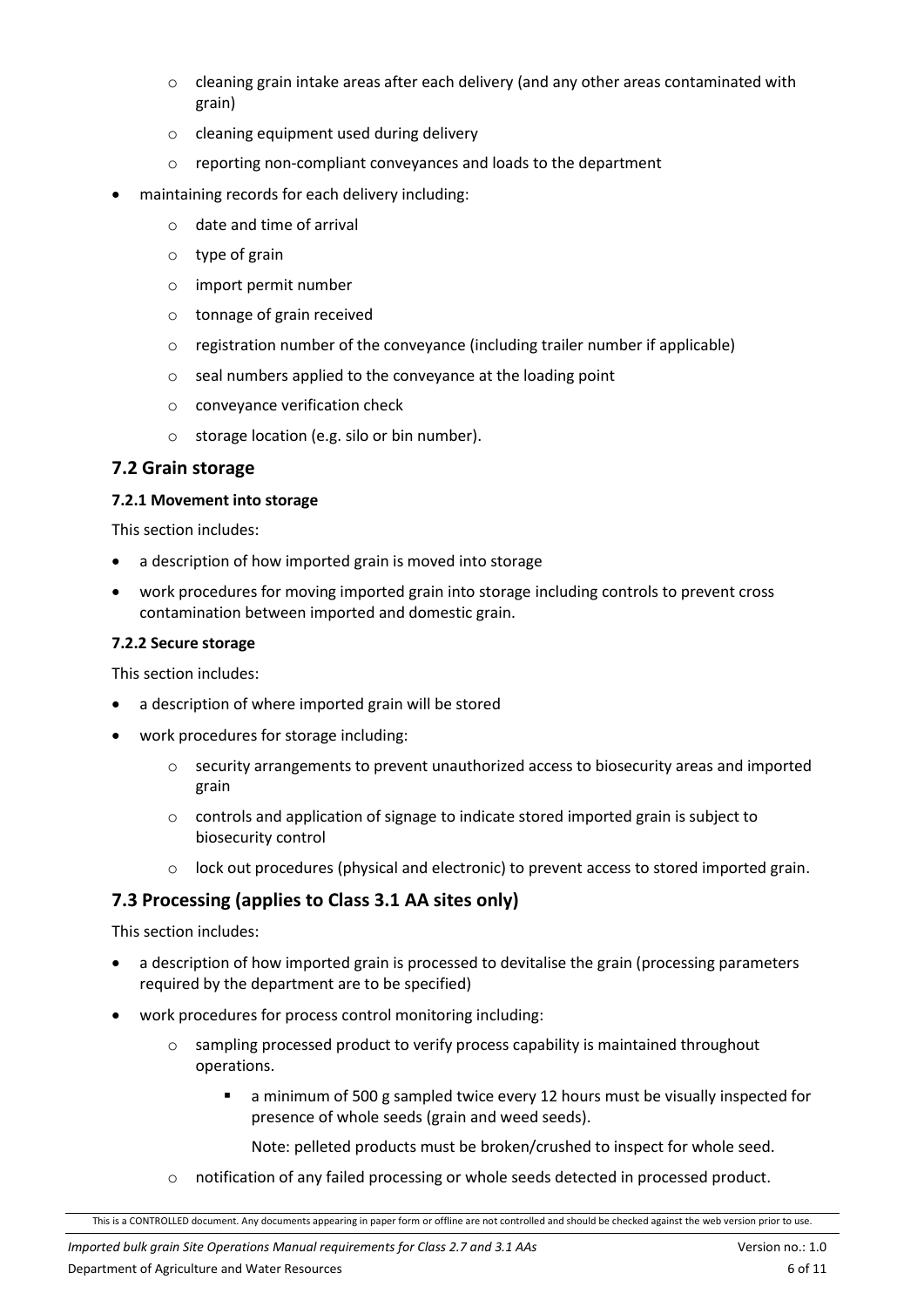- o handling procedures for any product out of specification e.g re-processing or sent to biosecurity waste stream.
- o start-up procedures to ensure processing parameters are reached before processing imported grain.
- $\circ$  daily (or continuous) processing records (e.g. temperatures and times) must be kept.
- a description of the mechanism (e.g. a mechanical alarm or procedure) that alerts when there has been a system failure during processing.

#### <span id="page-6-0"></span>**7.4 Transporting imported grain (and by-products subject to biosecurity control)**

#### **7.4.1 Prior to loading**

This section includes work procedures for inspecting each empty conveyance for compliance with the department's *Reference: Conveyance standards for imported bulk grain* prior to movement of imported whole grain; and procedures for inspecting conveyances prior to movement of the byproducts of imported grain still subject to biosecurity control.

#### **7.1.2 Loading**

This section includes:

- a description of the where the conveyances are loaded
- work procedures for loading imported grain or its by-products still subject to biosecurity control including:
	- o dust control measures
	- o identity preservation procedures.

#### **7.1.3 Following Loading**

This section includes:

- work procedures for:
	- o verifying the loaded conveyance complies with the department's *Reference: Conveyance standards for imported bulk grain*
	- o maintaining security of conveyances prior to movement of the by-products of imported grain still subject to biosecurity control
	- o external cleaning of conveyances prior to leaving the site
	- $\circ$  cleaning grain outload areas after each delivery (and any other areas contaminated with grain)
	- o cleaning equipment used during delivery
- maintaining records for each delivery including:
	- o destination AA site
	- o time and date of departure
	- o type of grain
	- o import permit number
	- o tonnage of grain or its by-products loaded
	- o registration number of the conveyance (including trailer number if applicable)
	- o seal numbers applied to the conveyance at the loading point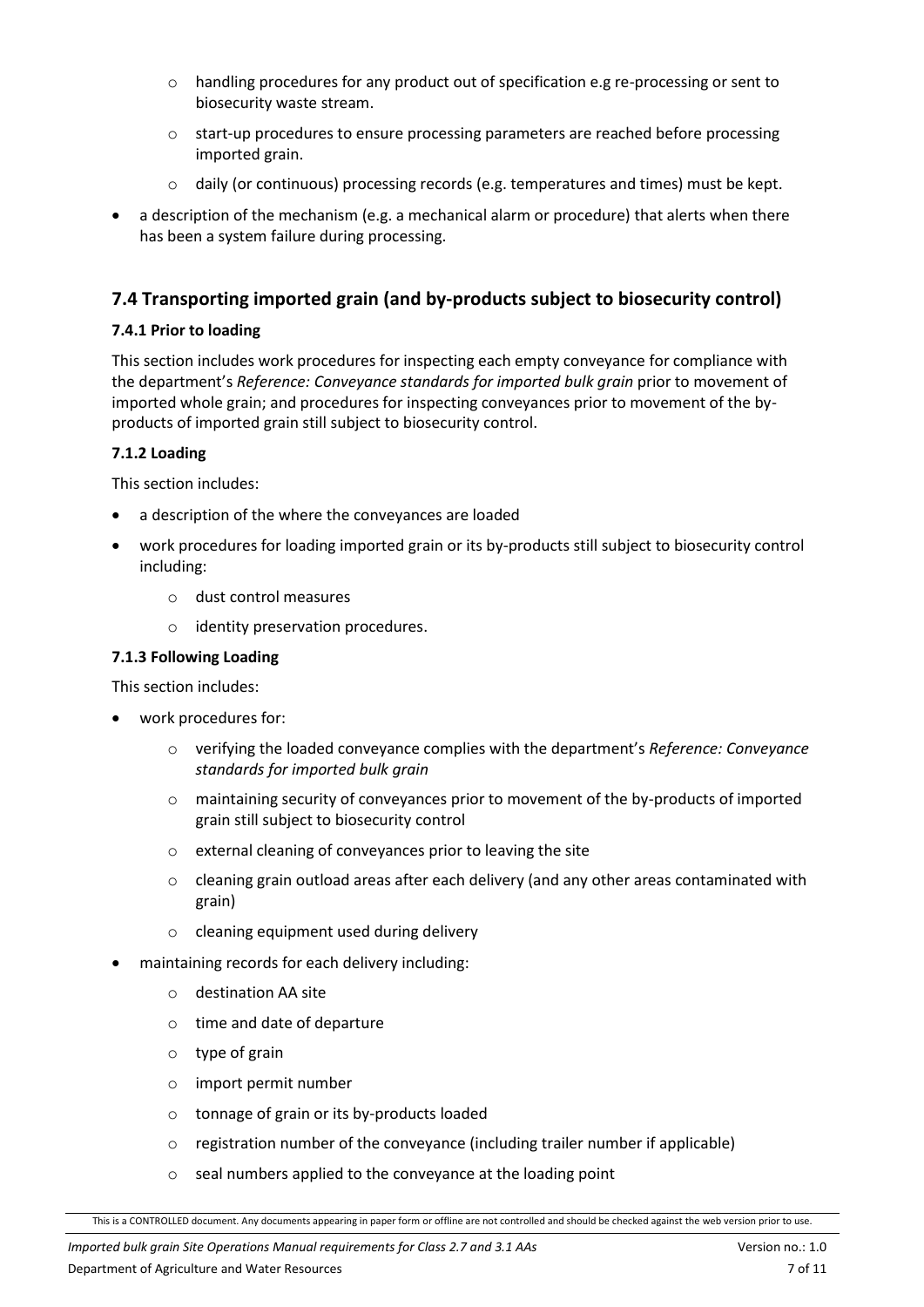conveyance verification check.

# <span id="page-7-0"></span>**8. Hygiene management**

This section includes the following work procedures for hygiene management:

- cleaning of the biosecurity area and equipment used to handle goods subject to biosecurity control including:
	- o frequency of cleaning
	- o areas to be cleaned
	- o method of cleaning
- preventing grain and residues leaving the site on personnel e.g. use of dedicated or disposable clothing and footwear
- pest control program:
	- o use of insecticides/fumigants, rodenticides, baits and/or traps
	- o frequency of pest monitoring
	- o a site plan with numbered bait stations
	- o contract details (if applicable)
- weed control program:
	- o the use of herbicides
	- o frequency of monitoring
	- o contract details (if applicable).

## <span id="page-7-1"></span>**9. Biosecurity waste management**

This section includes:

- a description of the material that will be collected as biosecurity waste e.g. spillages, screenings, residues
- projected weight and volume of waste to be generated for each consignment
- work procedures for biosecurity waste management including:
	- o collection
	- o storage
	- o disposal
- details of any offsite biosecurity waste disposal arrangements including the method of disposal and the department approved waste transporter and disposal site.

# <span id="page-7-2"></span>**10. Maintenance and calibration**

This section outlines work procedures for the maintenance and calibration of equipment used to handle and process imported grain and biosecurity waste including:

- $\circ$  a list of equipment requiring calibration and maintenance
- $\circ$  the frequency of calibration and maintenance (equipment must be calibrated and maintained in accordance with the manufacturer's specifications or as required)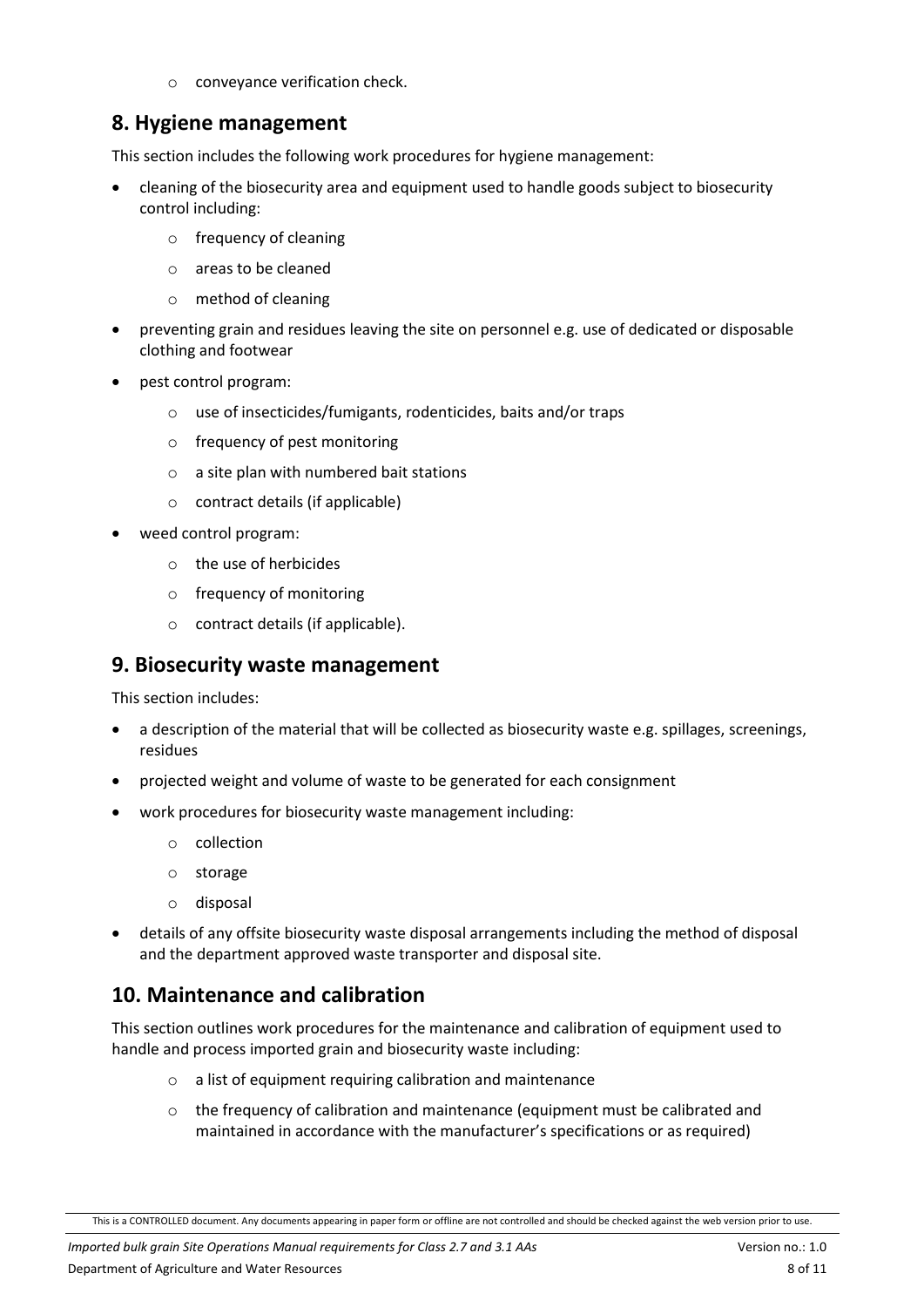- $\circ$  daily checks (and repairs) of the process paths for grain and biosecurity waste/byproducts for faults, leaks and cross contamination points (applies to Class 3.1 AA sites only)
- o maintenance records
- o calibration records/certificates
	- date on which the calibration was performed
	- **F** method of calibration including calibration temperatures
	- **•** who performed the calibration
- o reporting of significant repairs to the department.

## <span id="page-8-0"></span>**11. Decontamination**

This section outlines work procedures for decontaminating biosecurity areas and equipment prior to use with domestic grain including:

- cleaning procedures
- flushing procedures
	- o tonnage of domestic grain to be used
	- o management of grain prior to flushing
- inspection procedures
- removal of biosecurity signage.

# <span id="page-8-1"></span>**12. Records and reporting**

#### <span id="page-8-2"></span>**12.1 Records**

This section outlines work procedures for record keeping including:

- grain receival and outload records
	- o date and time of receipt or outload
	- o type of grain
	- o import permit number
	- o tonnage of grain received or outloaded
		- **F** registration number of the conveyance (including trailer/container number if applicable)
		- seal numbers applied to the conveyance
		- **•** conveyance verification checks
	- o tonnage of grain in storage
		- **storage location within the biosecurity area**
	- o tonnage of grain processed
- processing records (Class 3.1 only)
	- o temperatures and times (if applicable)
	- o tonnage of grain processed
	- o inspection results for end products